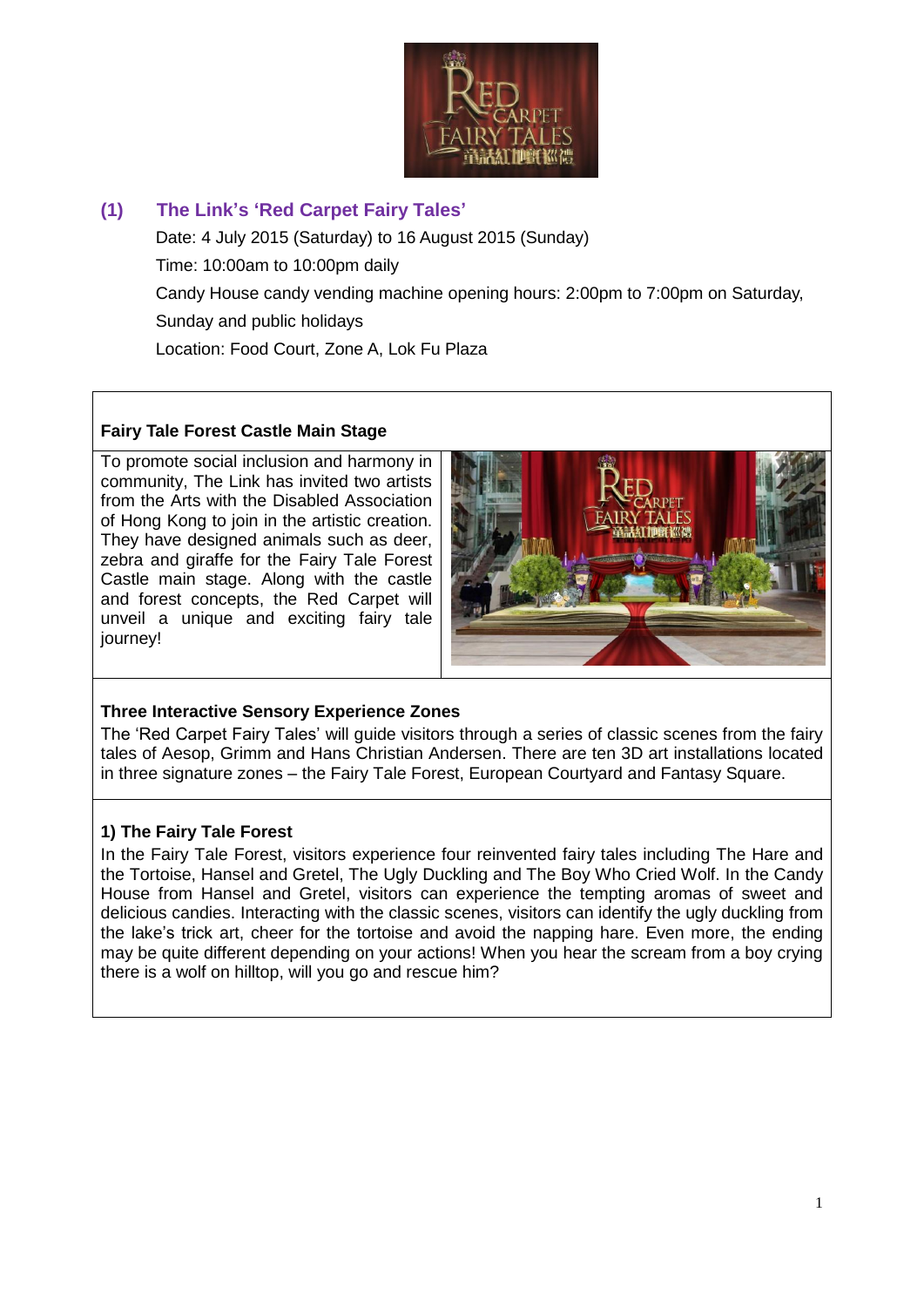



#### **2) The European Courtyard**

Inside The European Courtyard, the four classic tales of Jack and the Beanstalk, The Three Little Pigs, Little Red Riding Hood and The Emperor's New Clothes are presented in a fancy and unique way. Visitors can enter the garden to share laughter with the three little pigs when passing by or follow Little Red Riding Hood back home, never realising the wolf disguised as her grandmother and the danger that awaits her just around the corner! The fun continues with a climb down the beanstalk with Jack to get away from the giant. Finally, visitors can gaze into the mirror with the Emperor and check if anyone is smart enough to see his new clothes!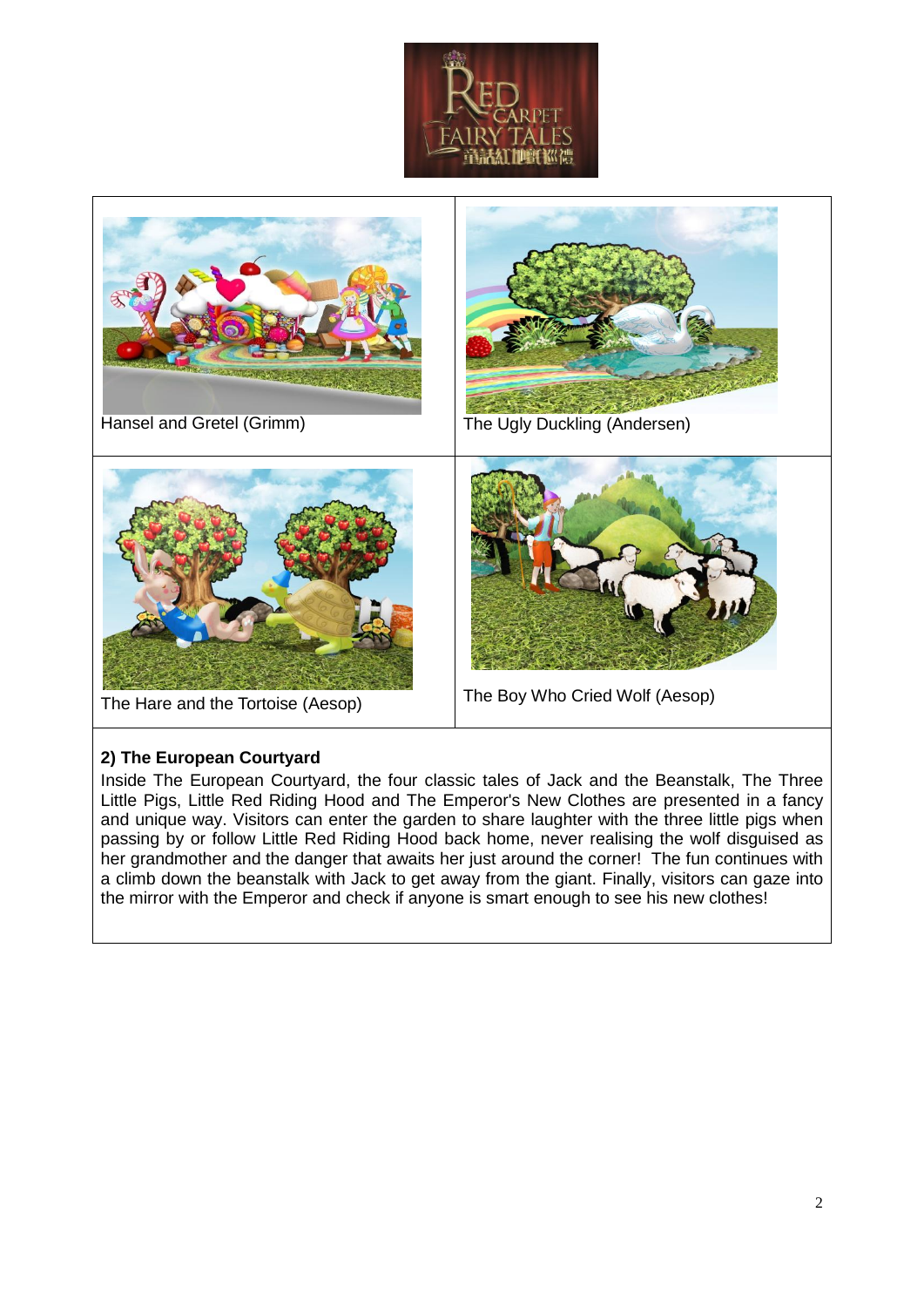



#### **3) The Fantasy Square**

The Fantasy Square features scenes from two classic heart-warming fairy tales – The Happy Prince and The Little Match Girl. With a touch to the Prince's finger, visitors experience the golden glow of the Happy Prince and become part of the scene! Don't miss the Little Match Girl at a dim corner and feel the warmth of her tiny candle light.

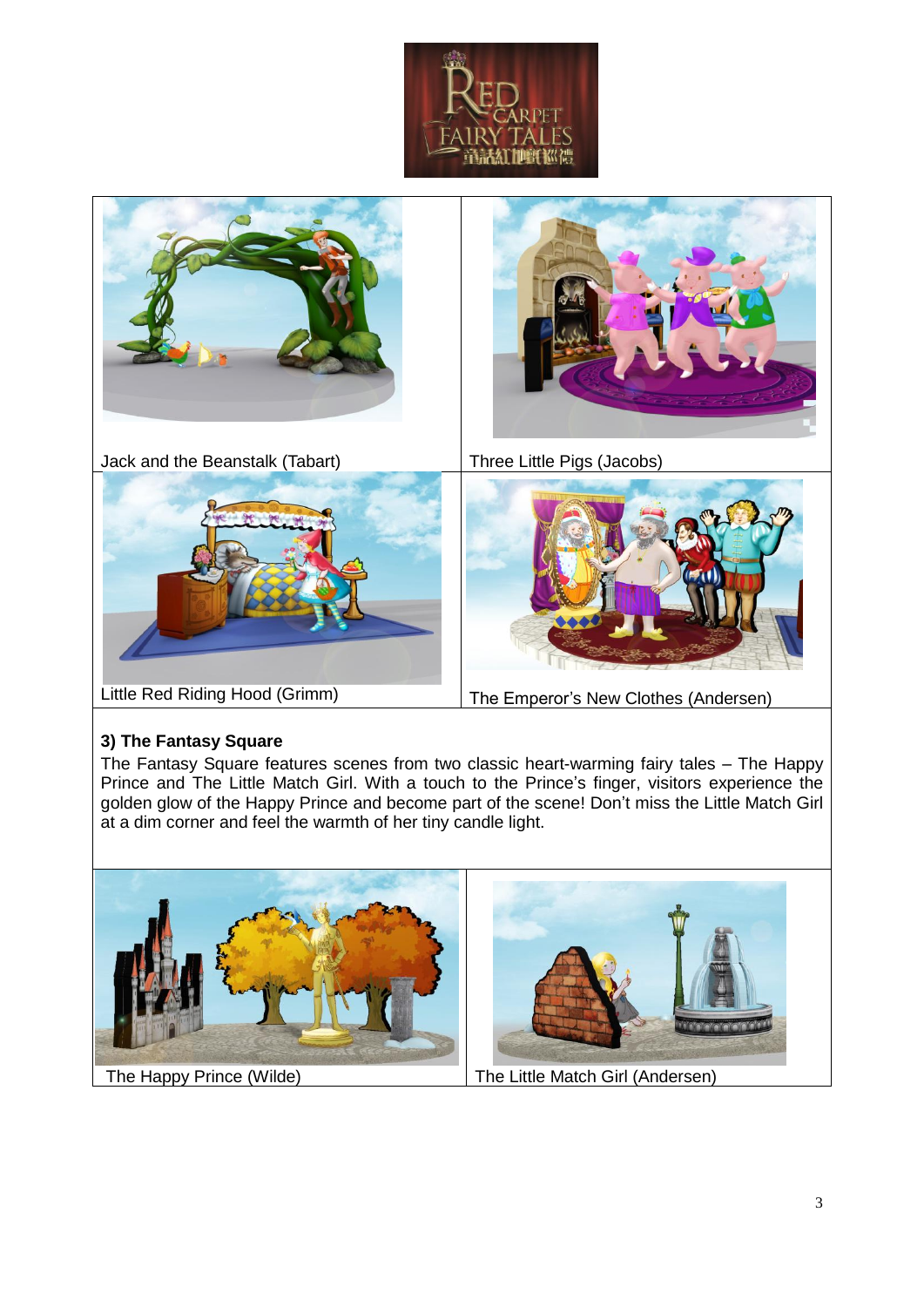

## **(2) Cheerful Activities Where Fairy Tales Are Recreated**

### **1) Fairy Tales Storytelling Competition**

Registration Period: 8 – 30 June 2015

 Groupings: (1) Kindie Group: K1-K3 (2) Lower Primary School Group: P1-P3 (3) Upper Primary School Group: P4-P6

Registration and Details: [www.redcarpetfairytales.com](http://www.redcarpetfairytales.com/)

Semi-finals Date: 12 July 2015 (Sunday) Time: 2:00pm – 5:00pm Location: Food Court, Zone A, Lok Fu Plaza

Finals and Awards Ceremony Date: 2 August 2015 (Sunday) Time: 2:00pm – 4:00pm Location: Food Court, Zone A, Lok Fu Plaza

To promote parental reading, build self-confidence and brush up presentation skills, The Link has organised the Fairy Tales Storytelling Competition during the summer. Participants are required to prepare a two-minute storytelling video for screening. Ten contestants will be selected from each category to compete at the semi-finals held on 12 July, out of which only five contestants will be chosen for the final competition held on 2 August. Winners will receive prizes with a total value over HK\$17,000.

#### **2) Twist-a-Tale Contest**

Registration Period: 8 June – 17 July 2015 Groupings: (1) Kindie Group: K1-K3 (2) Lower Primary School Group: P1-P3 (3) Upper Primary School Group: P4-P6 (4) Secondary School Group: S1-S3 Registration and Details: [www.redcarpetfairytales.com](http://www.redcarpetfairytales.com/)

#### **Awards Ceremony**

Date: 2 August 2015 (Sunday) Time: 2:00pm – 4:00pm Location: Food Court, Zone A, Lok Fu Plaza

To promote reading and nurture the creative writers of the next generation, The Link has organized the Twist-a-tale Contest during the summer. Entrants select one out of the 50 popular fairy tales\* and rewrite the story by creating a different ending. Winners will be awarded prizes at a total value of K\$14,500 and will be invited to attend the awards ceremony on August 2. Meanwhile, for every submission, The Link will make a donation to Heifer International – Hong Kong to help impoverished families become self-reliant by providing them animals and training.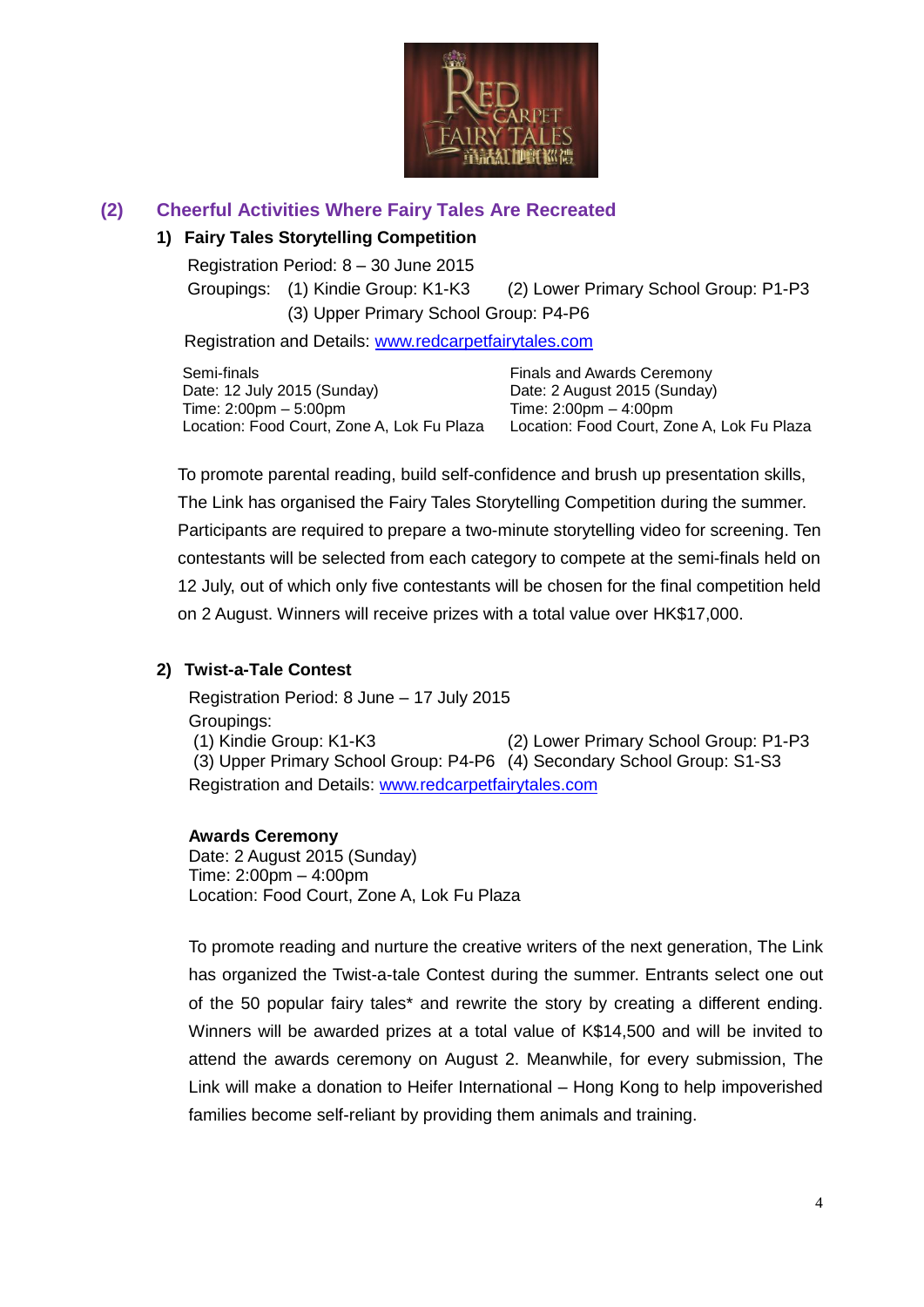

## **(3) Red Carpet Fairy Tales Summer Gift Redemption**

The Link's Limited Edition Lio Beardsley Fairy Tale Colour Pencil Gift Set and LED Bookmark Reading Light Redemption





LED Bookmark Reading Light The Link's Limited Edition Lio Beardsley Fairy Tale Color Pencils Gift Set

 Starting from 12 July 2015, customers spending HK\$800 or above from different merchants in the same shopping mall and fresh market can redeem a limited edition of the Lio Beardsley Fairy Tale Colour Pencils gift set or a LED bookmark reading light at The Link's designated shopping malls. To be eligible, customers must present a minimum of 2 and maximum of 6 machine-printed receipts with printed values of no less than HK\$100 each. (A limited quota of 7,000 pencil sets and 9,000 lights applies while stock lasts.)

Redemption Date: 12 July 2015 (Sunday) – 16 August 2015 (Sunday) Redemption Time: 1:00pm to 8:00pm

Redemption Locations: 13 of The Link's designated malls and fresh markets

| Lok Fu Plaza               | Hau Tak Shopping<br>Centre | Chung Fu Plaza            | Wong Tai Sin Plaza         |
|----------------------------|----------------------------|---------------------------|----------------------------|
| Chuk Yuen Plaza            | Homantin Plaza             | Hoi Fu Shopping<br>Centre | Kai Tin Shopping<br>Centre |
| Lei Yue Mun Plaza          | Maritime Bay               | Nan Fung Plaza            | Sheung Tak Plaza           |
| Un Chau Shopping<br>Centre |                            |                           |                            |

### **13 The Link's designated malls**

#### **6 The Link's designated fresh markets**

| Lok Fu Fresh Market                            | Hau Tak Fresh Market | Wong Tai Sin Fresh Market |
|------------------------------------------------|----------------------|---------------------------|
| Chuk Yuen Fresh Market   Homantin Fresh Market |                      | Sheung Tak Fresh Market   |

Activities are subject to change without notice. Terms and conditions apply to all activities.